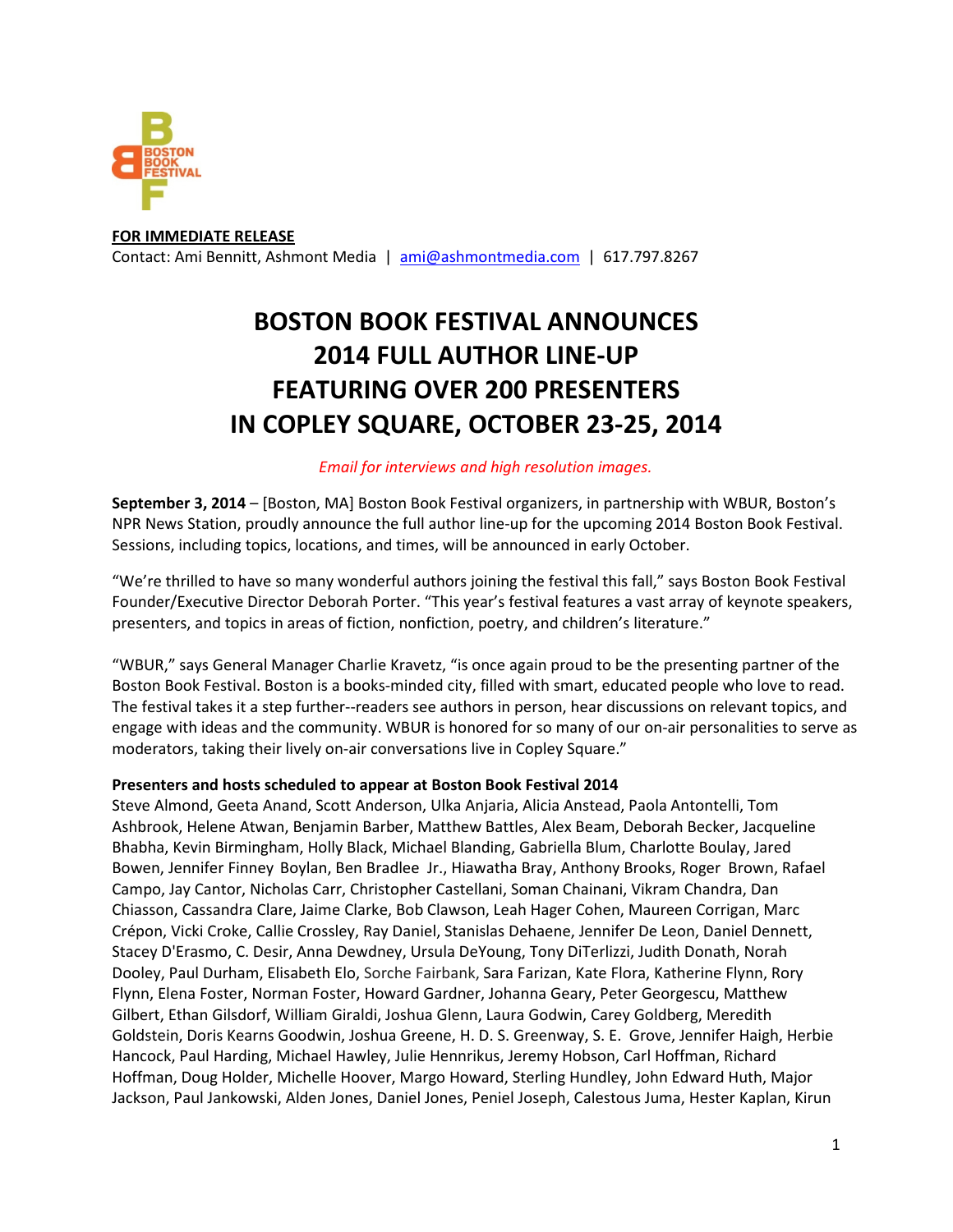Kapur, Arlene Kay, Susanna Kaysen, Jessica Keener, Brendan Kiely, A. S. King, Lily King, Christopher Klein, Laura Koenig, Joseph Koerner, Stephanie Kuehn, Jessica Lander, Ellen Langer, Marian Lanouette, Sarah Lewis, Lawrence Lindner, Bill Littlefield, Andrea Lovett, Christopher Lydon, Kenneth Mack, Gregory Maguire, Edith Maxwell, Ann M. Martin, Andrew McAfee, David McCullough Jr., Jill McDonough, Rebecca Mead, Askold Melnyczuk, Thomas Menino, Cathryn Mercier, Claire Messud, Ben Mezrich, Michael J. Epstein Memorial Library, Sue Miller, Katie Smith Milway, Susan Minot, Tova Mirvis, E. B. Moore, Bradford Morrow, Doug Most, Liz Mugavero, Yannick Murphy, Celeste Ng, Bob Oakes, Lauren Oliver, Dayo Olopade, Qais Akbar Omar, Joseph O'Neill, ZZ Packer, Leslie Pell van Breen, Leigh Perry, Sacha Pfeiffer, Timothy Phillips, Rebecca Podos, Jason Pontin, Lana Popovic, Henriette Lazaridis Power, Robert C. Pozen, George Prochnik, Patti Quigley, Kate Racculia, Joanna Rakoff, Wendy Ranan, Chris Raschka, Belinda Rathbone, Jean-Claude Redonnet, Edgard Telles Ribeiro, Rick Riordan, Dan Rivera, David Rose, Helen Rosenfeld, Barbara Ross, Jenna Russell, Bob Ryan, Pasi Sahlberg, Jeffrey Schnapp, James Scott, David Sengeh, Jennifer Senior, Kathleen Spivack, Wesley Stace, David Ezra Stein, Kim Stolz, Peter Stothard, Jaaka Stucky, Elizabeth Suneby, Roger Sutton, Jan Swafford, Peter Swanson, Vikas Swarup, Neil Swidey, Maria Tatar, Max Tegmark, Jeanne Theoharis, Hervé This, Rupert Thomson, Anthony Tjan, Tony Toledo, Dawn Tripp, Miles Unger, Martin Walsh, Annie Weatherwax, Scott Westerfeld, Alan White, Jay Winter, Meg Wolitzer, Lisa Wong, and Robin Young.

*\*More presenters may be added, and the line-up is subject to change.* 

#### **Boston Book Festival 2014 Keynote Presenters**

The sixth annual Boston Book Festival features five keynote presenters:

Norman Foster, Saturday, October 25, 4pm, Trinity Church Sanctuary, 206 Clarendon Street

Lord Norman Foster is one of the greatest architects of the twenty-first century. His designs, which demonstrate the high-tech marriage of aesthetic form and function, have earned him architecture's greatest honors, including the Pritzker Architecture Prize, two Stirling Prizes, an RIBA Gold Medal and an AIA Gold Medal. He will be interviewed by Paola Antonelli, senior curator of the Department of Architecture and Design at MoMA.

#### Doris Kearns Goodwin, Saturday, October 25, Location TBA

Doris Kearns Goodwin is an award-winning journalist, political commentator, and historian. A former White House Fellow, Goodwin has written biographies of numerous presidents, most notably, *Team of Rivals* and the 1995 Pulitzer Prize-winning *No Ordinary Time*. Kirkus calls her most recent book, *The Bully Pulpit*, a "notable, psychologically charged study in leadership." She will be interviewed by Tom Ashbrook, host of *On Point* on WBUR 90.9FM.

Herbie Hancock, Thursday, October 23, 8pm, Old South Church Sanctuary, 645 Boylston Street Herbie Hancock is an iconic pianist, bandleader, and composer who, through his experimentation with elements from various musical genres, helped to reconceptualize and popularize jazz. In addition to thirteen other Grammy wins, Hancock collected the 2008 Grammy Award for Album of the Year for *River: The Joni Letters*, only the second jazz album ever to attain this honor. Currently on the music faculty at UCLA, Hancock recently completed his forthcoming memoir *Herbie Hancock: Possibilities*. He will be interviewed by Roger Brown, president of Berklee College of Music.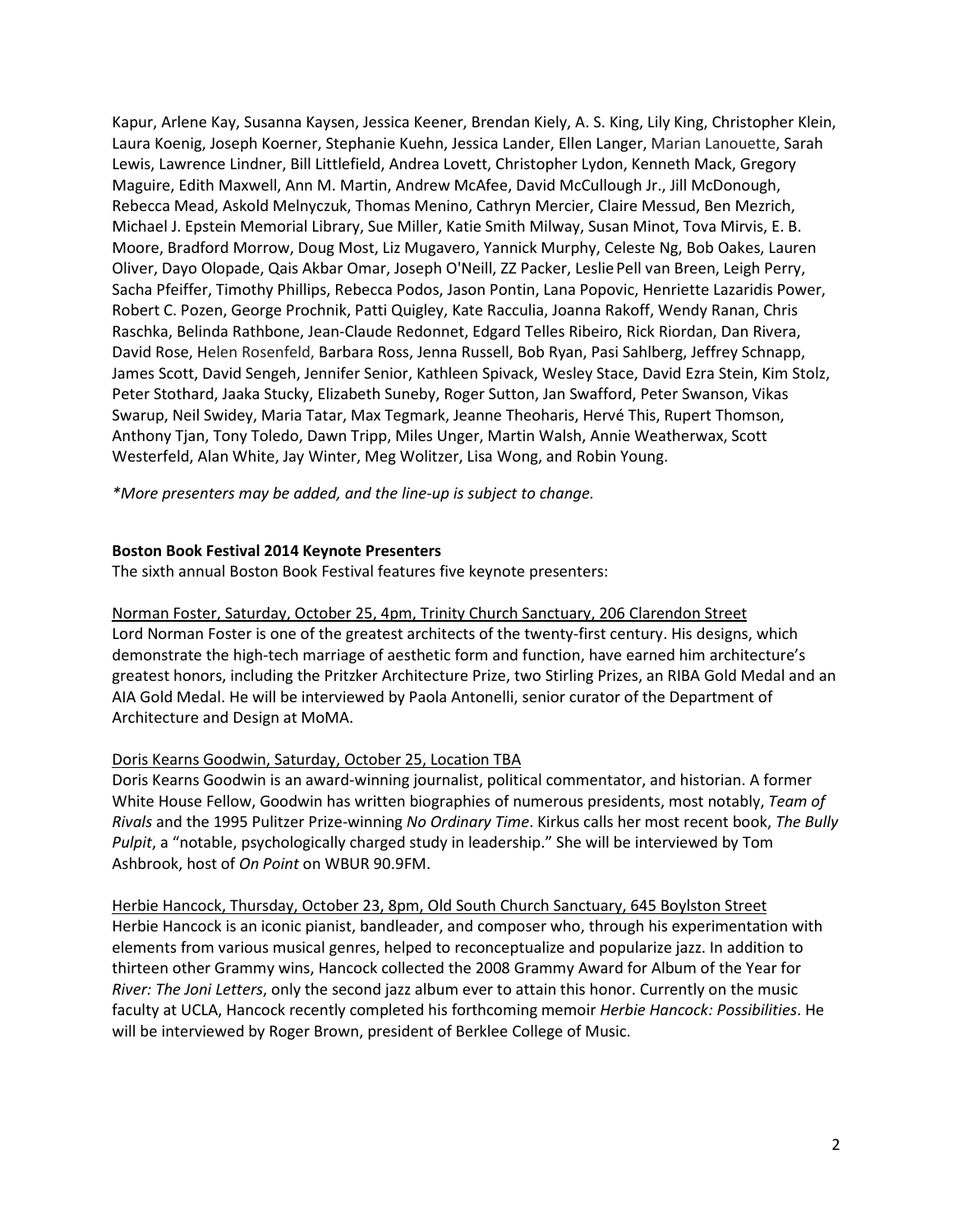# Susan Minot, Friday, October 24, Location TBA

Susan Minot is an award-winning novelist and short story writer. Her works include *Monkeys, Rapture, Lust & Other Stories, Folly,* and *Evening*, which she and Michael Cunningham adapted into a screenplay for a 2007 feature film starring Meryl Streep. The 1996 abduction of Ugandan schoolgirls by the Lord's Resistance Army provided the motivation for her latest novel, *Thirty Girls*, which *The New York Times* recently wrote, "takes huge questions and examines them with both a delicate touch and a clear-eyed, unyielding scrutiny." She will be interviewed by Dayo Olopade, author of *The Bright Continent*.

# Rick Riordan, Saturday, October 25, Location TBA

Rick Riordan is a *New York Times* bestselling author of several series focusing on ancient mythologies and epic adventure for middle grade readers: the Percy Jackson and the Olympians series, the Kane Chronicles, and the Heroes of Olympus series. Riordan began writing children's literature after creating *The Lightning Thief* as a bedtime story for his eldest son. The highly anticipated fifth and final installment of Riordan's Heroes of Olympus series, *The Blood of Olympus*, will be published in October 2014.

# **Boston Book Festival 2014 One City One Story**

"One City One Story," says Deborah Porter, Boston Book Festival Founder and Executive Director, "is the BBF's version of an all-city read, but instead of a full book, we print and distribute a short story. Our goal is to make a short story available to all, free of charge, to spread the joy of reading for pleasure among the teens and adults of our city, and to create a community around a shared reading experience."

The fifth annual **One City One Story** selection for 2014 is "Sublimation" by award-winning Boston author Jennifer Haigh. Recently published in the spring 2014 edition of *Ploughshares* (the award-winning literary magazine published by Emerson College), "Sublimation" explores the intergenerational dynamics of one family as they tackle topics of gender nonconformity, emotional connection, and the existential crises that accompany aging.

 "Boston Book Festival," continues Porter, "celebrates the power of words to promote a culture of literature and ideas and to enhance the vibrancy of the city of Boston. In 2010 we launched One City One Story to do just that. The program, embraced by Boston readers, has evolved over the past five years, from online reading groups to town hall public story discussions, to public writing contests and library discussions – leading up to a focused author session, hosted by acclaimed writer and educator Alicia Anstead, at the Boston Book Festival in October."

"WBUR considers itself a hub of critical thinking for Boston listeners," shares WBUR General Manager Charlie Kravetz, "and the Boston Book Festival's One City One Story program invites readers and listeners to read "Sublimation" by Jennifer Haigh, a thought-provoking story that's sure to inspire reflection and dialogue within our Boston communities."

One City One Story is sponsored by Dunkin' Donuts and Zipcar, allowing for 30,000 copies of the story, in both English and Spanish, to be printed by the Boston Book Festival and distributed free of charge at the Boston Public Library and branches, various MBTA stations, and public arts and cultural events beginning in early September. It will also be available for download at www.bostonbookfestival.org in English, Spanish, Vietnamese, Russian, Mandarin, and Portuguese.